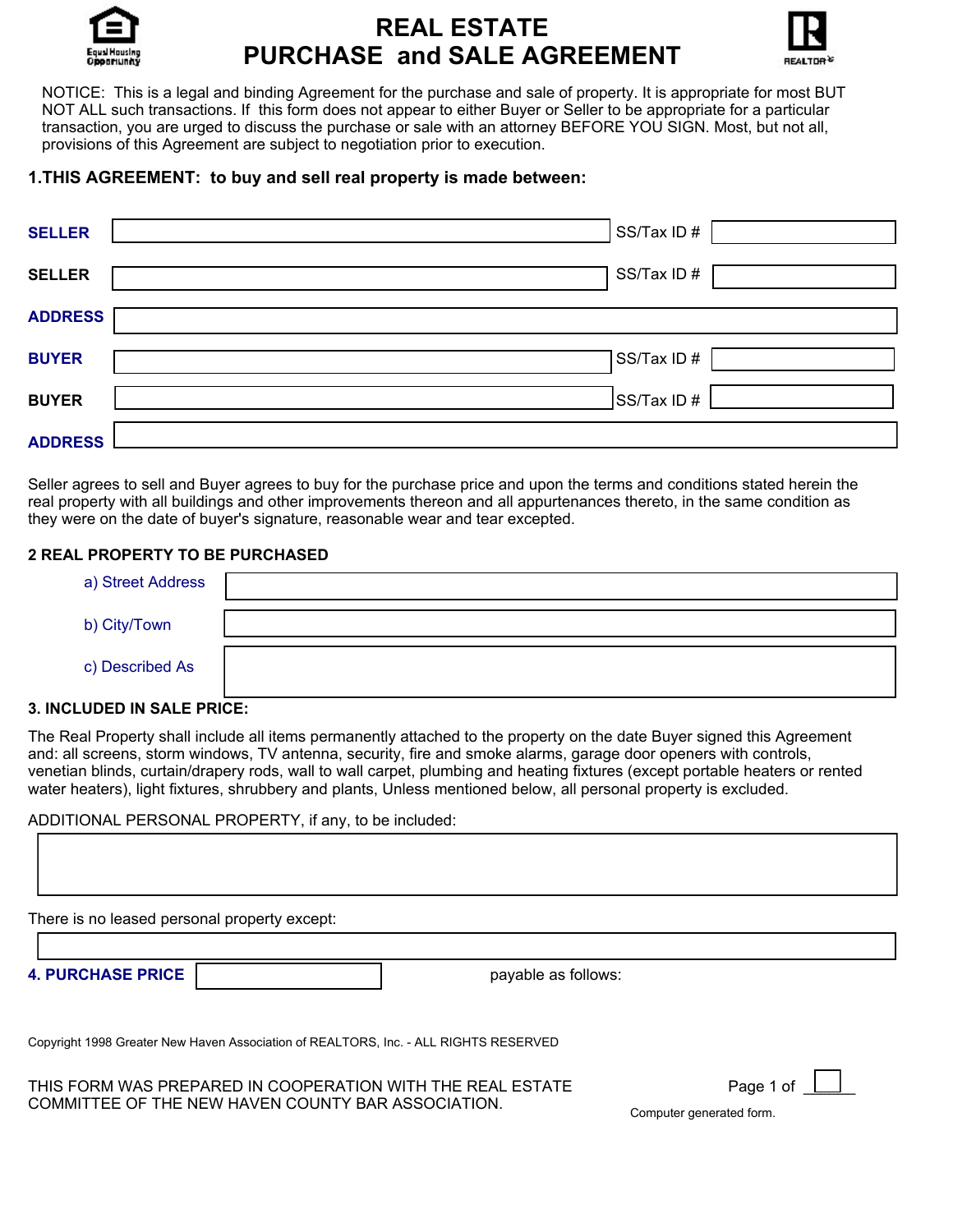#### **4. Continued**

| a) By initial Deposit submitted herewith receipt of which is hereby acknowledged |   |        |
|----------------------------------------------------------------------------------|---|--------|
|                                                                                  |   |        |
|                                                                                  |   |        |
| d) By                                                                            | . |        |
|                                                                                  |   |        |
| <b>TOTAL PRICE TO BE PAID (Must equal "Purchase Price")</b>                      |   | \$0.00 |

**5. DEPOSITS:** The Deposit(s) specified above shall be made at the stated times. All Deposits shall be made by check, payable to the Listing Broker and shall be deposited as required under Connecticut General Statutes Section 20-324K. All checks are subject to collection and failure of collection shall constitute a default. Except at time of closing, when the deposit shall be delivered to Seller or Seller's designee, the Listing Broker shall not pay the Deposit to anyone without the written consent of all parties to this agreement subject to Connecticut General Statutes Section 20-324k(d). In the event any deposit funds payable pursuant to this Agreement are not paid by Buyer, Seller may give written notice of such failure to Buyer. If such notice is given and a period of 3 (three) days pass without Buyer paying the deposit owed, Seller may declare Buyer in default and shall have the remedies set forth in Paragraph 14.

#### **6. FINANCING CONTINGENCY:**

| a) Amount |       |                                    |                                 | b) Maximum Initial Interest Rate: |      |                       | % |
|-----------|-------|------------------------------------|---------------------------------|-----------------------------------|------|-----------------------|---|
| c) Term:  |       | Years                              |                                 | d) Commitment Date                |      |                       |   |
|           |       | e) TYPE: $\Box$ Conventional Fixed | Variable $\square$ FHA<br>70 L. |                                   | □ VA | <b>CHFA</b><br>$\Box$ |   |
|           | Other |                                    |                                 |                                   |      |                       |   |

Buyer's obligation is contingent upon Buyer obtaining financing as specified in this paragraph. Buyer agrees to apply for such financing immediately and diligently pursue a written mortgage commitment on or before the Commitment Date.

f. If Buyer is unable to obtain a written commitment and notifies Seller in writing by 5:00 PM on said Commitment Date, this Agreement shall be null and void and any Deposits shall be immediately returned to Buyer. Otherwise, the Financing Contingency shall be deemed satisfied and this Agreement shall continue in full force and effect.

#### **7. CONDITION OF PREMISES:**

Buyer represents that Buyer has examined the property and is satisfied with the physical condition subject to the Inspection Contingency (8) if applicable. Neither Seller nor any representative of the Seller or Buyer has made any representation or promise other than those expressly stated herein which Buyer has relied upon making this Agreement.

#### **8. INSPECTION CONTINGENCY**

a) Inspections shall be completed and results reported to Seller on or before 5:00 P.M. on:

b) Seller agrees to permit Buyer's designees to inspect the real property during the period from Seller's acceptance until the date set forth in (a) above. If Buyer is not satisfied with the physical condition of the real property, and so notifies Seller in writing prior to the date specified in (a) above, then Buyer may at Buyer's option terminate this Agreement. Buyer may give Seller the option to correct the conditions that are unsatisfactory to the Buyer. Should Buyer elect to terminate this Agreement or seller is unwilling to correct any unsatisfactory conditions the Buyer shall notify Seller on or before 5:00 P.M. on:

Copyright 1998 Greater New Haven Association of REALTORS, Inc. - ALL RIGHTS RESERVED THIS FORM WAS PREPARED IN COOPERATION WITH THE REAL ESTATE COMMITTEE OF THE NEW HAVEN COUNTY BAR ASSOCIATION.

| 10A 7 6<br>-- |  |
|---------------|--|
|---------------|--|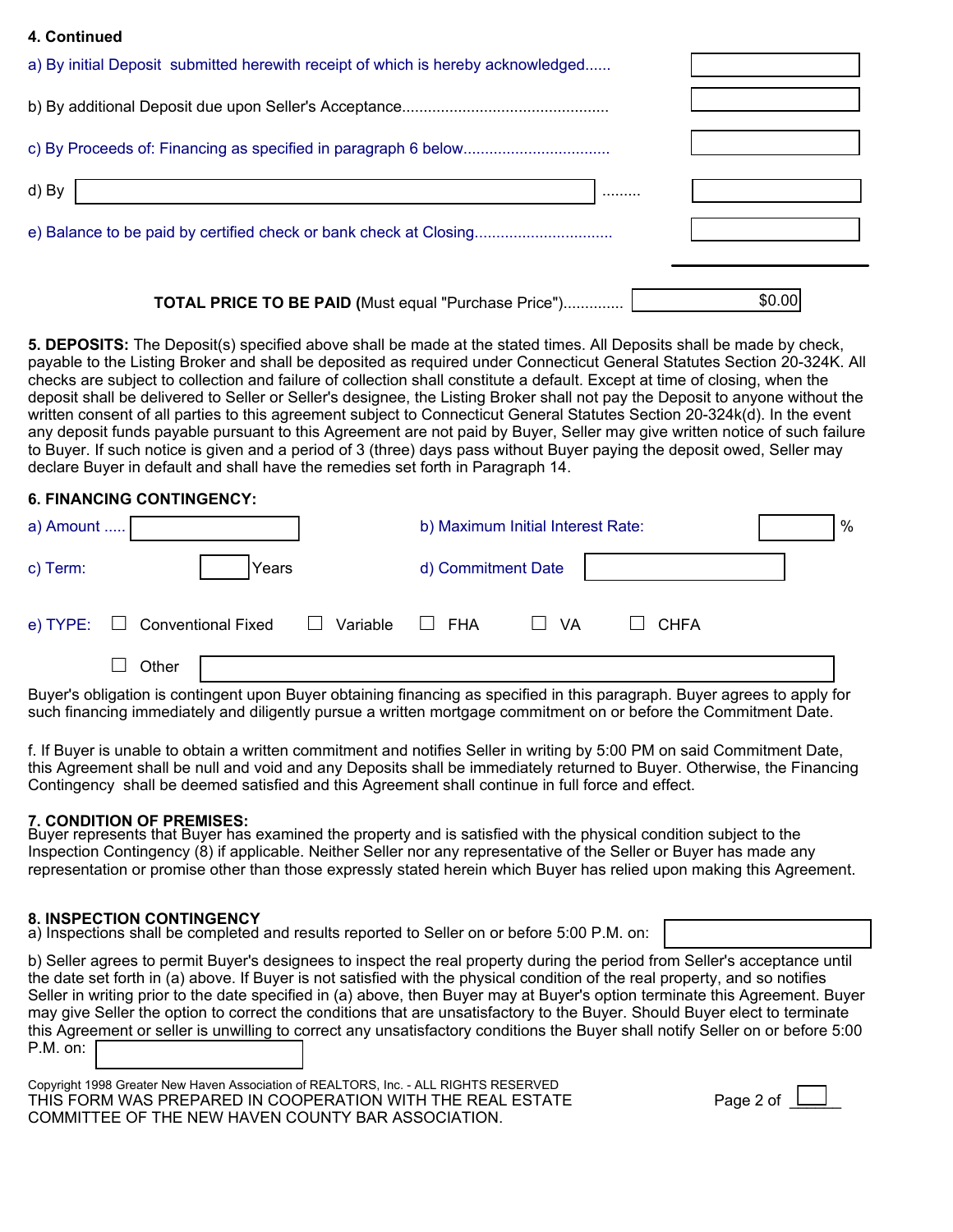# **8.(b) Continued**

of Buyer's election to terminate this Agreement and if terminated this Agreement shall be null and void and any deposit monies paid hereunder shall be returned immediately to Buyer and neither Buyer nor Seller shall have any claims against each other under the terms of this Agreement. If Buyer fails to notify Seller as provided herein, this contingency shall be deemed satisfied and this Agreement shall continue in full force and effect.

C) If initialed below, Buyer does NOT choose to have any inspections performed and WAIVES any rights to object to any defects in the property that would have been disclosed by a full and complete inspection.

Initials

# **9. STATEMENT RE: LEAD BASED PAINT:**

The parties acknowledge that dwelling units constructed prior to 1978 are likely to contain lead-based paint which could create a health hazard. In the event that the real property which is the subject of this Agreement consists of or contains a residential unit built prior to 1978, the parties agree that each party has received, reviewed, signed and annexed hereto a completed Disclosure and Acknowledgement Form re: Lead-based Paint as required by federal HUD/EPA disclosure regulations.

# **10. OCCUPANCY, POSSESSION** CLOSING DATE

Unless otherwise stated herein, Buyer shall receive exclusive possession and occupancy with keys on Closing Date. The Real Property shall be maintained by Seller until time of Closing and shall be transferred in broom clean condition, free of debris. Buyer shall have the right to a walk-through inspection of the property within 48 hours prior to the Closing Date. Closing shall be held at an office to be determined by Buyer's attorney in the county where the property is located or at such place as designated by Buyer's mortgage lender.

# **11. WARRANTY DEED:**

Seller agrees to convey fee simple title of the Real Property to Buyer by a good and sufficient Warranty Deed subject only to any and all provisions of any ordinance, municipal regulation, public or private law, restrictions and easements as appear of record, if any, provided they do not affect marketability of title, current real estate taxes, water and sewer charges, and current water and sewer assessment balance, if any; except in those cases where a fiduciary's Deed or other form of court ordered deed may be required to pass title. Seller warrants that Seller has no notice of any outstanding violations from any town, city or State agency relating to the property.

# **12. MARKETABLE TITLE:**

Title to be conveyed by Seller shall be marketable as determined by the Standards of Title of the Connecticut Bar Association now in force. Seller further agrees to execute such documents as may be reasonably required by Buyer's title insurance company or by Buyer's mortgage lender. Should Seller be unable to convey Marketable Title as defined herein, Buyer may accept such Title as Seller can convey, or may reject the Unmarketable Title, receive back all Deposit money, and declare this Agreement null and void. Upon such rejection and repayment to Buyer of all sums paid on account hereof, together with the reasonable fees for the examination of title, this Agreement shall terminate and the Parties hereto shall be released from all further claims against each other.

#### **13. ADJUSTMENTS:**

Real Estate Taxes will be adjusted as of the Closing Date by the Uniform Fiscal Year basis except in the Towns of Meriden or Wallingford where taxes will be adjusted by the Assessment Year Method. All other adjustments, including Association fees, fuel oil, water and sewer usage, interest on sewer and water assessments, utilities, rent, if any, and issues regarding funds at closing and availability of releases at closing and like matters shall be adjusted pro rata as of the Closing Date in accordance with the Residential Real Estate Closing Customs, New Haven County, as adopted by the New Haven County Bar Association, now in force. Rent security deposits, if any, shall be credited to Buyer by Seller on the Closing Date and shall include any interest accrued to the tenant.

#### **14. BUYER'S DEFAULT:**

If Buyer fails to comply with any Terms of this Agreement by the time set forth for compliance and Seller is not in default, Seller shall be entitled to all initial and additional deposit funds provided for in section 4, whether or not Buyer has paid the same, as liquidated damages and both parties shall be relieved of further liability under this Agreement. If legal action is brought to enforce any provisions of this Agreement, the prevailing party shall be entitled to reasonable attorney's fees.

THIS FORM WAS PREPARED IN COOPERATION WITH REAL ESTATE COMMITTEE OF THE NEW HAVEN COUNTY BAR ASSOCIATION. Copyright 1998 Greater New Haven Association of REALTORS, Inc. - ALL RIGHTS Page 3 of  $\mathsf{L}$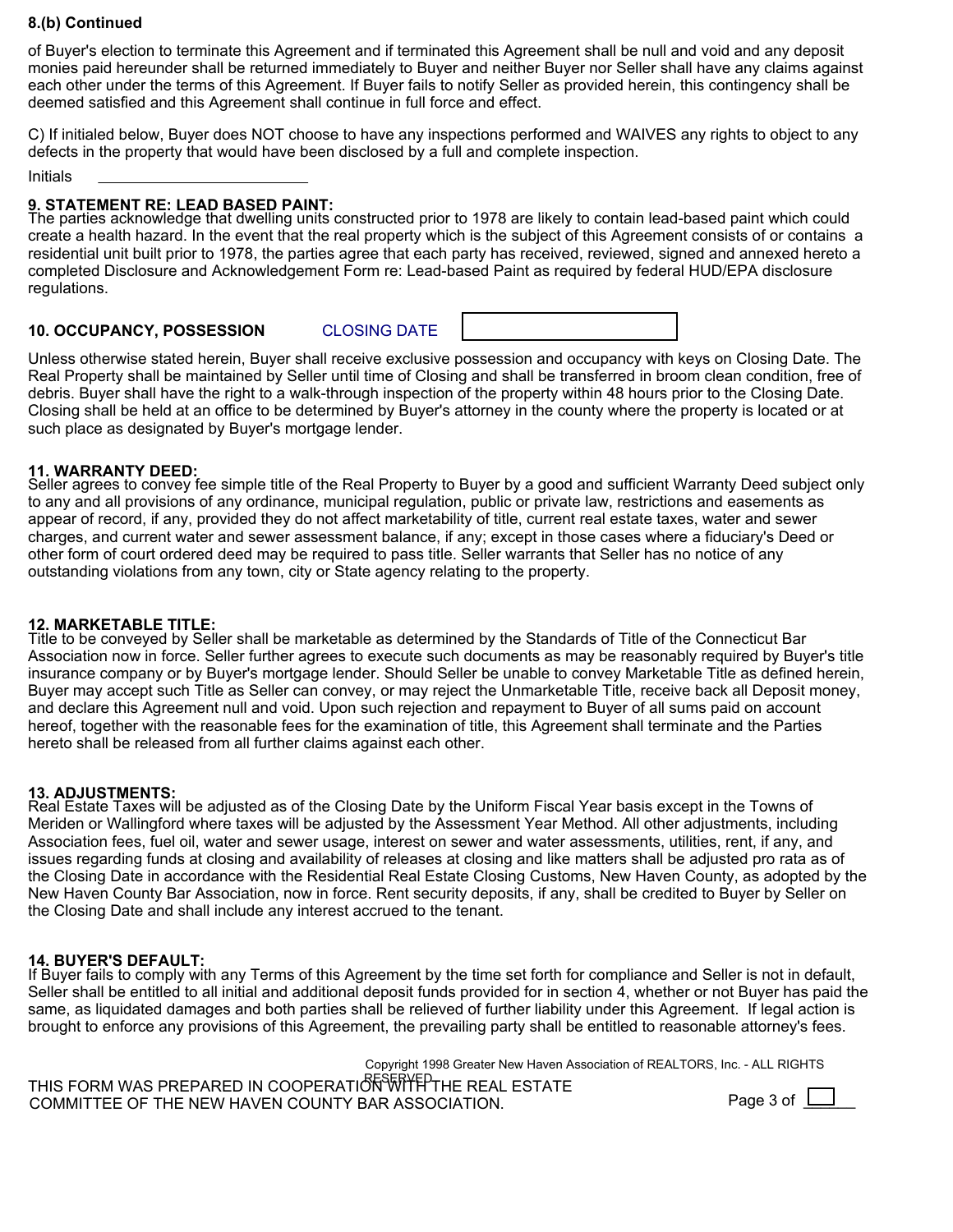#### **15. RISK OF LOSS, DAMAGE:**

All risk of loss or damage to said property by fire, theft, or other casualty until delivery of Deed shall be upon the Seller. In the event of loss or damage independently appraised at more than \$5,000.00, Buyer shall have the option to receive any insurance payment on account of said damage and take Title, or rescind this Agreement and receive back all deposit money paid. In such case all rights and obligations of the parties under this agreement shall terminate.

# **16. COMMON INTEREST COMMUNITY:**

If the property is a unit in a condominium or other common interest community, Seller will deliver the resale documents in accordance with Connecticut General Statutes Section 47-270

| <b>17. LISTING BROKER</b>                                                                                                     | Phone |  |
|-------------------------------------------------------------------------------------------------------------------------------|-------|--|
| Dual Agent - If the Listing Agent is acting as Dual Agent, a CONSENT FOR DUAL AGENCY FORM SHALL BE ATTACHED to this Agreement |       |  |
| COOPERATING BROKER                                                                                                            | Phone |  |
| Buyer Agent<br>Sub Agent                                                                                                      |       |  |

# **18. PROPERTY CONDITION REPORT:**

Seller and Buyer acknowledge that if a written residential property condition report is required by statute (CT Gen. Stat. 20-327b et seq.) and Seller has not provided Buyer with the required report, Seller will credit Buyer with the sum of \$300. at closing.

# **19. EQUAL HOUSING RIGHTS:**

Buyer acknowledges the right to be shown any property within Buyer's stated price range in any area specified by Buyer which is available to Agent for showing. This Agreement is subject to Connecticut General Statutes prohibiting discrimination in commercial and residential real estate transactions. (Connecticut General Statutes Title 46a, Chapter 814c).

# **20. NO ASSIGNMENT, BINDING EFFECT:**

This Agreement may not be assigned by either party without the written consent of the other, but it shall be binding upon the heirs, executors, administrators and successors of the parties hereto:

| The following attached Addenda and/or Riders are part of this Agreement.<br><b>21. ADDENDUM:</b> |  |                      |  |  |  |
|--------------------------------------------------------------------------------------------------|--|----------------------|--|--|--|
| <b>Seller's Property Condition Disclosure</b><br><b>Agency Disclosure</b><br>$\Box$              |  | Title X Lead Hazards |  |  |  |
| Multi-family or Commercial Property Rider<br>Dual Agency Consent<br>$\Box$<br>$\perp$            |  |                      |  |  |  |
| Other                                                                                            |  |                      |  |  |  |
|                                                                                                  |  |                      |  |  |  |
| <b>ADDITIONAL TERMS AND CONDITIONS:</b>                                                          |  |                      |  |  |  |
|                                                                                                  |  |                      |  |  |  |
|                                                                                                  |  |                      |  |  |  |

#### **23. FAX TRANSMISSION:**

The parties acknowledge that this Agreement and any addenda or modification and/or any notices due hereunder may be transmitted between them by facsimile machine and the parties intend that a faxed document containing either the original and/or copies of the parties' signatures shall be binding and of full effect.

#### **24. COMPLETE AGREEMENT:**

This Agreement contains the entire agreement between Buyer and Seller concerning this transaction and supersedes any and all previous written or oral agreements concerning the property. Any extensions or modifications of this Agreement shall be in writing signed by the parties.

Copyright 1998 Greater New Haven Association of REALTORS, Inc. - ALL RIGHTS RESERVED

THIS FORM WAS PREPARED IN COOPERATION WITH THE REAL ESTATE COMMITTEE OF THE NEW HAVEN COUNTY BAR ASSOCIATION.

| Page 4 of |  |  |
|-----------|--|--|
|-----------|--|--|